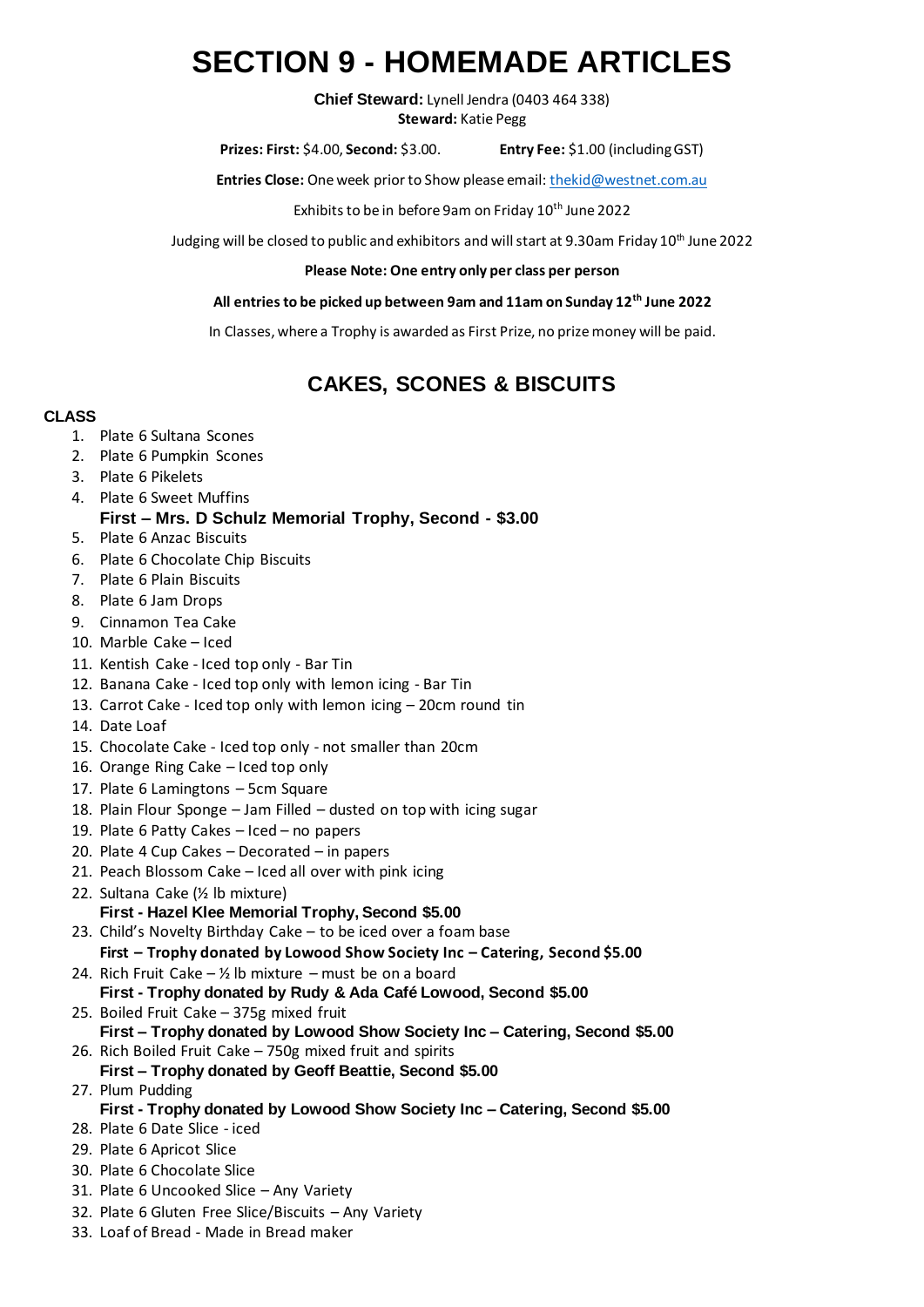### **SWEETS**

#### *Plate of three (6) pieces per exhibit in each class*

34. Toffee - Plain/Peanut 35. Coconut Ice – Boiled Mixture

36. White Christmas

37. Chocolate Fudge

- 38. Marshmallows 39. Rum Balls
- 

**Best Exhibit Sweets** –

Trophy donated by **Big Ben's Bakery & Sash**

### **JAMS AND PRESERVES**

*All labels on jars or bottles to be typed or in block letters. All jars or bottles to be 375ml and must have a metal screw lid.*

40. Rosella Jam 41. Plum Jam 42. Apricot Jam 43. Cape Gooseberry Jam 44. Melon & Lemon Jam 45. Fig Jam 46. Tomato Jam 47. Grape Jam

- 48. Any Variety Jam
- 49. Sweet Orange Marmalade
- 50. Cumquart Marmalade
- 51. Lemon Butter
- 52. Sweet Mustard Pickles
- 53. Tomato Relish
- 54. Mango Chutney
- 55. Pickled Onions

### **Best Exhibit Jams & Preserves** – Trophy donated by **Lowood Show Society Inc – Catering & Sash**

### **JUNIOR SECTION COOKERY**

*School Class exhibits welcome*

# **HIGH SCHOOL**

- 56. Plate 6 Chocolate Slice 57. Plate 6 Pikelets 58. Plate 4 Cup Cakes – decorated in papers 59. Plate 6 Jam Drops 60. Plate 6 Baked & Decorated Gingerbread People
- 61. Chocolate Cake iced top only
- 62. Boiled Fruit Cake 1st: \$10.00, 2nd: \$5.00
- 63. Date Loaf
- 64. Packet Cake Mix any variety
- 65. Plate 6 Marshmallows

**Most Points** - \$10.00 donated by **Geoff Beattie Runner-Up Most Points** - \$5.00 donated by **Geoff Beattie**

# **PRIMARY SCHOOL**

- 66. Plate 6 Chocolate Slice
- 67. Plate 6 Pikelets
- 68. Plate 4 Cup Cakes Decorated in papers
- 69. Plate 6 Chocolate Chip Biscuits
- 70. Plate 6 Anzac Biscuits
- 71. Plate 6 Muffins
- 72. Plate 6 Rum Balls
- 73. Packet Cake Mix any variety
- 74. Date Loaf

**Most Points –** VOUCHER donated by **Big Ben's Bakery Runner-Up Most Points -** \$5.00 donated by **Lynell Jendra**